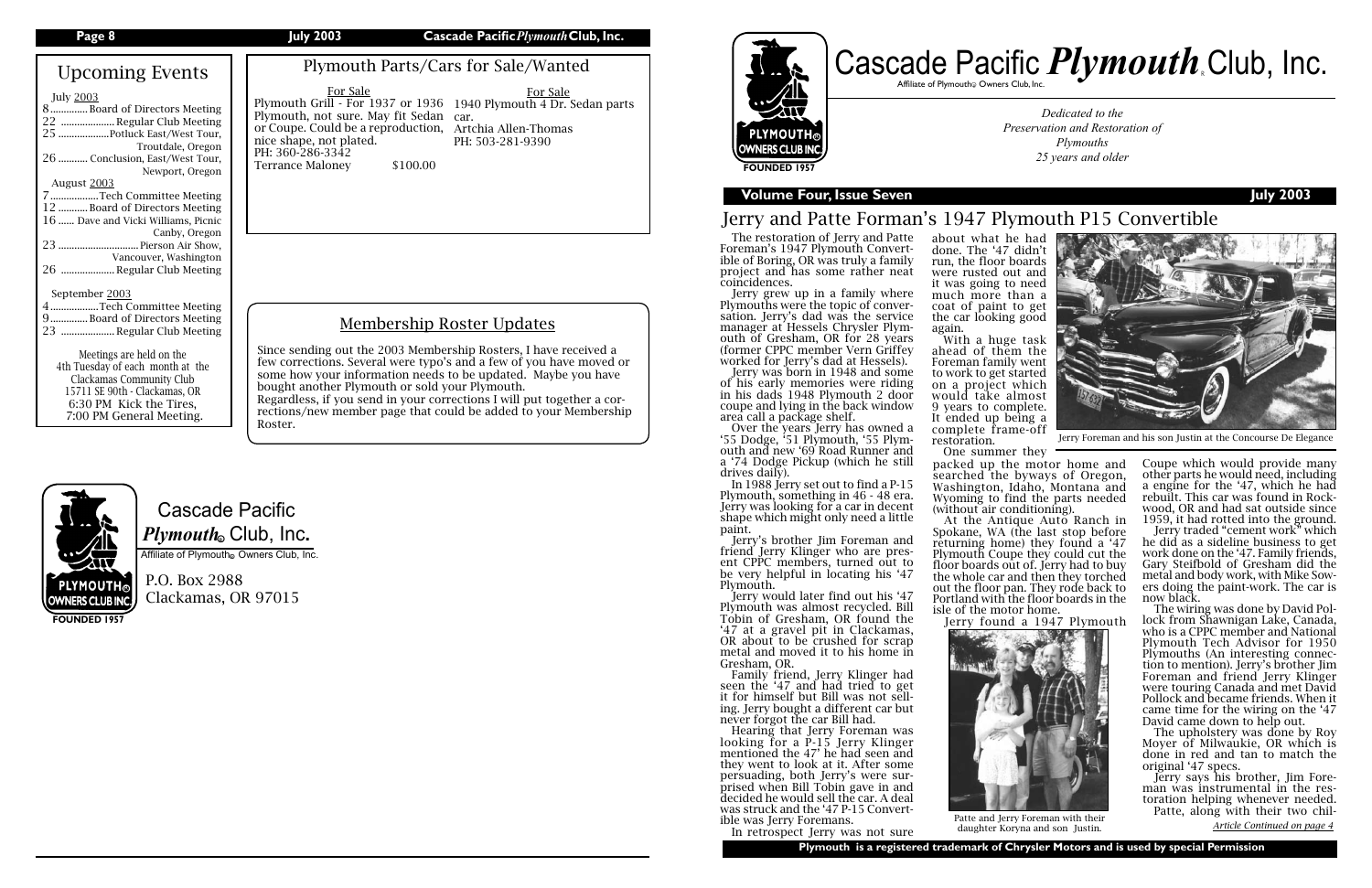## Officers 2003 CPPC June Regular Meeting Highlights

| President Scott Farnsworth      |  |
|---------------------------------|--|
| PH:503-254-8300Portland, OR     |  |
| Vice PresidentDuanne Luckow     |  |
| PH:503-761-9411Portland, OR     |  |
| SecretaryVicki Williams         |  |
| PH:503-266-4287Canby, OR        |  |
| Treasurer Dolores Call          |  |
| PH:503-698-2301Portland, OR     |  |
| Member at LargeJeff Jolly       |  |
| PH:503-656-7779 Oregon City, OR |  |
|                                 |  |

### Standing Committees

| PH:503-665-8330                  | Gresham, OR   |
|----------------------------------|---------------|
| MembershipBill Call              |               |
| PH:503-698-2301 Portland, OR     |               |
| Newsletter  Mike Bade            |               |
| PH:503-653-8102                  | Milwaukie, OR |
| Refreshments Dennis Mowery       |               |
| PH:503-760-3184                  | Portland, OR  |
| Co-Tech Advisor  Jimmie Fox      |               |
| PH:503-774-3441 Portland, OR     |               |
| Co-Tech Advisor Dave Williams    |               |
| PH:503-266-4287 Canby, OR        |               |
| East-West Tour  Tom Nachand      |               |
| PH:541-764-2011 Lincoln City, OR |               |

### email/mail articles to:

Mike Bade..............mdscbade@msn.com P.O. Box 2988- Clackamas, OR 97015

### Membership:

Cascade Pacific Plymouth Club, Inc. Membership dues are \$20.00 per calendar year and must hold a current membership to the National Plymouth Club. Membership runs Jan. 1 thru Dec 31.

### Advertising Rates:

Advertising is free to current Cascade Pacific Plymouth Club Members. Advertising Rate for Non- members is: \$10.00 per newsletter. one column by one inch. Photos accompanying classified ads are \$10.00 per newsletter inch buy 1 column (Black and White Only Discount Rates: Available to long term advertisements. Advertisements should be kept to Plymouth related services.



# Cascade Pacific Plymouth Club<br>Technical Committee<br>Russ Ashley ............503-666-5913 *Email: jsten@pacifier.com*

| 503-666-5913      | Email: isten@pacifier.com                 | Troutdale, OR.     |
|-------------------|-------------------------------------------|--------------------|
| 503-761-2972      | Email: (None)                             | Portland, OR.      |
| on   503-632-6834 | Email: lilponderosa@msn.com               | Mulino, OR.        |
| 360-885-1113<br>. | Email: (None)                             | Brush Prairie, WA. |
| orth 503-254-8300 | Email: sfarnsworth@ltk.com                | Portland, OR.      |
| 503-774-3441      | Email: w7chn@involved.com                 | Portland, OR.      |
| 208-324-2562      | Email: (None)                             | Jerome, ID.        |
| :ow  503-761-9411 | Email daluckow@aol.com                    | Portland, OR.      |
| k 250-743-4859    | Email: dpollock@pacificcoast.net (Canada) |                    |
| 541-535-1860      | Email: harrigerj@charter.net              | Talent, OR.        |
| 503-393-7231      | Email: barice45@aol.com                   | Keizer, OR         |
| y 503-281-5159    | Email: (None)                             | Portland, OR       |
| 805-929-8504      | Email: (None)                             | (California)       |
| s 503-266-4287    | Email: ilikemopar@msn.com                 | Canby, OR.         |
| s 503-777-5069    | Email: upandstuff@netzero.com             | Portland.          |
|                   |                                           |                    |

## Another Tech Committee Success Story

The Tech Committee met on Wednesday, July 2nd at Dave Williams' shop in Canby, Oregon. Larry Davidson, Dennis Rice and Mick DeSantis attended the meeting.

Mick related his experience driving his 64 Barracuda home from the Tiffany's picnic the previous Saturday. The car acted like it was out of gas on the Oregon side of the Gorge as he was headed home to Woodburn. To make a long story and a long night short he ended up getting a ride home to Woodburn, picking up a tow dolly and heading back to the Gorge to pick up his car.

The Barracuda now has a new fuel pump and two new fuel filters and Mick was able to drive the car from Woodburn to Canby for the Tech meeting. Mick related how he thought his brakes weren't stopping as well as they should.

The committee's first thought was that they just weren't adjusted properly but after a few adjustments there was no improvement. Then Mick mentioned he had replaced the original master cylinder with a dual master cylinder. So it was determined that the push rod going in to the new master cylinder was too short.

Under the supervision of Dennis Rice, Dave Williams, a retired Portland Fire Bureau mechanic and Larry Davidson a current City of Gresham Fire mechanic, who were used to working on something red, machined a spacer for the push rod and installed it onto the master cylinder.

Now the brakes work great and Mick really likes the new lights and siren! Finally, Mick mentioned that he had a vibration when going about 25-30 mph. The Tech Committee suggested he shim his differential housing about 2-1/2 degrees to see if that would help.

This was Mick's first Tech Committee meeting and he left a very satisfied member. Although Jimmie Fox, Committee co-chair

Pat Brost ................503-761-2972 *Email: (None) Portland, OR.* Larry Davidson Bob Dimick ............360-885-1113 *Email: (None) Brush Prairie, WA.* **Scott Farnsw** Jimmie Fox... Troy House ............208-324-2562 *Email: (None) Jerome, ID.* Duanne Luckow ....503-761-9411 *Email daluckow@aol.com Portland, OR.* David Pollock ........250-743-4859 *Email: dpollock@pacificcoast.net (Canada)* Philip Post ... Dennis Rice ...........503-393-7231 *Email: barice45@aol.com Keizer, OR* John Sweeney ........503-281-5159 *Email: (None) Portland, OR* Paul Taylor ............805-929-8504 *Email: (None) (California)* Dave Williams .......503-266-4287 *Email: ilikemopar@msn.com Canby, OR.* Charles Willis ........503-777-5069 *Email: upandstuff@netzero.com Portland,* 

pates about 100 people will attend the event at 5:30pm on Friday July  $25<sup>th</sup>$ .

### July Meeting Speaker

The guest speaker for July is: Tanner Howell Radiance Auto Service His company specializes in on site dent and scratch repair.

He will be talking about the various methods he uses for dent and scratch repair, including paintless dent repair. He will bring his van with his equipment.

On June 24, 2003 33 attended the CPPC monthly meeting. Duanne Luckow, Vice-President, presided over the meeting and relayed a message from President, Scott Farnsworth stating his job situation had recently changed requiring him to be out of town frequently. Scott would be missing many of the future member and Board of Director meetings but would be available for weekend activities. In his message Scott thanked the other officers for help-

ing fill his absence. The report on "Member Care" included John Sweeney who had been bowled over by his "granddog" and hurt his knee and Larry Catt who had been suffering from the flu. Rich VonAllmen was out of the hospital, Larry Davidson had just had hernia surgery and Chuck Willis was suffering from a yet to be diagnosed breathing difficulty but these three die-hards didn't miss the June meeting!

Membership was currently at 137 and Bill Call reported that there would be a drive to add members from the National membership who were currently not CPPC members.

Mike Bade distributed the new membership roster and the remainder would be mailed to members not at the meeting.

The Tiffany's reminded people to please attend their June 28th potluck picnic.

Tom Nachand reported that his and Bill's cars had left on a transporter for Plymouth MA and would be sitting on a car dealer's showroom floor until they got there to take them on the East/West tour.

Tom thanked the members who had helped him get his car ready for the tour. It was finally discovered that a rag-like cover over his air cleaner had gotten sucked in and was the culprit in his car running so badly after his overdrive had been installed. Tom provided a large carrot cake for the meeting as a thank you.

Jerry Klinger reminded people to pay and sign up for potluck dishes for the Troutdale picnic. He antici-

was unable to attend he had already performed technical assistance prior to the meeting on John Sweeney's 39 4D.

Jimmie helped John with his brakes and transmission and rumor has it John has been spotted driving his Plymouth around Portland and Milwaukie. Those of you who attended the Tiffany picnic were treated with seeing John's completed project.

The next Tech meeting will be on Thursday, August 7th, 7:00pm at Dave Williams' shop, 12418 S.

East/West Tour Troutdale Potluck event. in Troutdale, OR. The CPPC is hosting a Potluck Dinner at Glenn Otto City Park, beside the Sandy River. Potluck starts at 5:30.

Cost will be \$5.00 per person. The Club will provide hamburgers, hot dogs. CPPC members are asked to bring a salad or Dessert.

July 25th get ready for the be part of a once in a lifetime

If you have not done so yet, RSVP w/ Jerry Klinger PH: 503- 665-8330 or Write to: Jerry Klinger 1027 N.W. 1st - Gresham, OR 97030.

Indicate the number attending and send \$5.00 per person, be sure to also include you name and phone number.

This is an excellent opportunity to invite all of those Plymouth and non Plymouth friends for a good time of looking at cars and

East/West National Tour Stop in Troutdale, OR

Extra hands may be needed to help put together all the details for the potluck, so ask if you can



Mulino Rd., Canby. It is a mile and a half west of the Mulino Store off Hwy 213. Hwy 213 runs south from the I-205 Park Place exit (the exit south of Gladstone).

All members are encouraged to attend, especially if you are having a problem with your vehicle or if you can't attend but need help with a problem don't hesitate to call any of the Tech Committee members.

*By Vicki Williams & Jimmie Fox*

Keith Grendahl gave a report on the Pearson's airpark show on August 23rd and Sharon Tiffany reminded members of the car show at the Columbia Gorge Interpretive Center on August 31st.

Jimmie Fox passed around a sample of "good" and "bad" brake fluid to show the difference. He reminded members the next Tech Committee meeting was scheduled for July 2nd at Dave Williams' shop. Raffle prizes were won by Rich Von Allmen, Angela Baker, Vicki Williams, Dave Williams, Les Conner, Stephanie Willis, Jerry Skinner, Lorraine Griffey and Leon Bobzien.

Duanne said that there were car flags and jackets in the works for Club members to purchase. It was hoped the flags would be ready in time for the Tiffany's picnic and a sample jacket may be available for the July meeting.

Duanne also announced there was an informal cruise to Lew's Drive-in on SE McLoughlin in Milwaukie planned for Friday July 11<sup>th</sup> at 6:30pm. All members are invited and those with cars encouraged to bring them.

The meeting concluded with a wiring demonstration by Tim Winchell CPPC member and owner of Hotwires mobile wiring service. Bill Call had towed one of his project cars to the club's parking lot and Tim was able to give a handson wiring demonstration to the membership. *By Vicki Williams*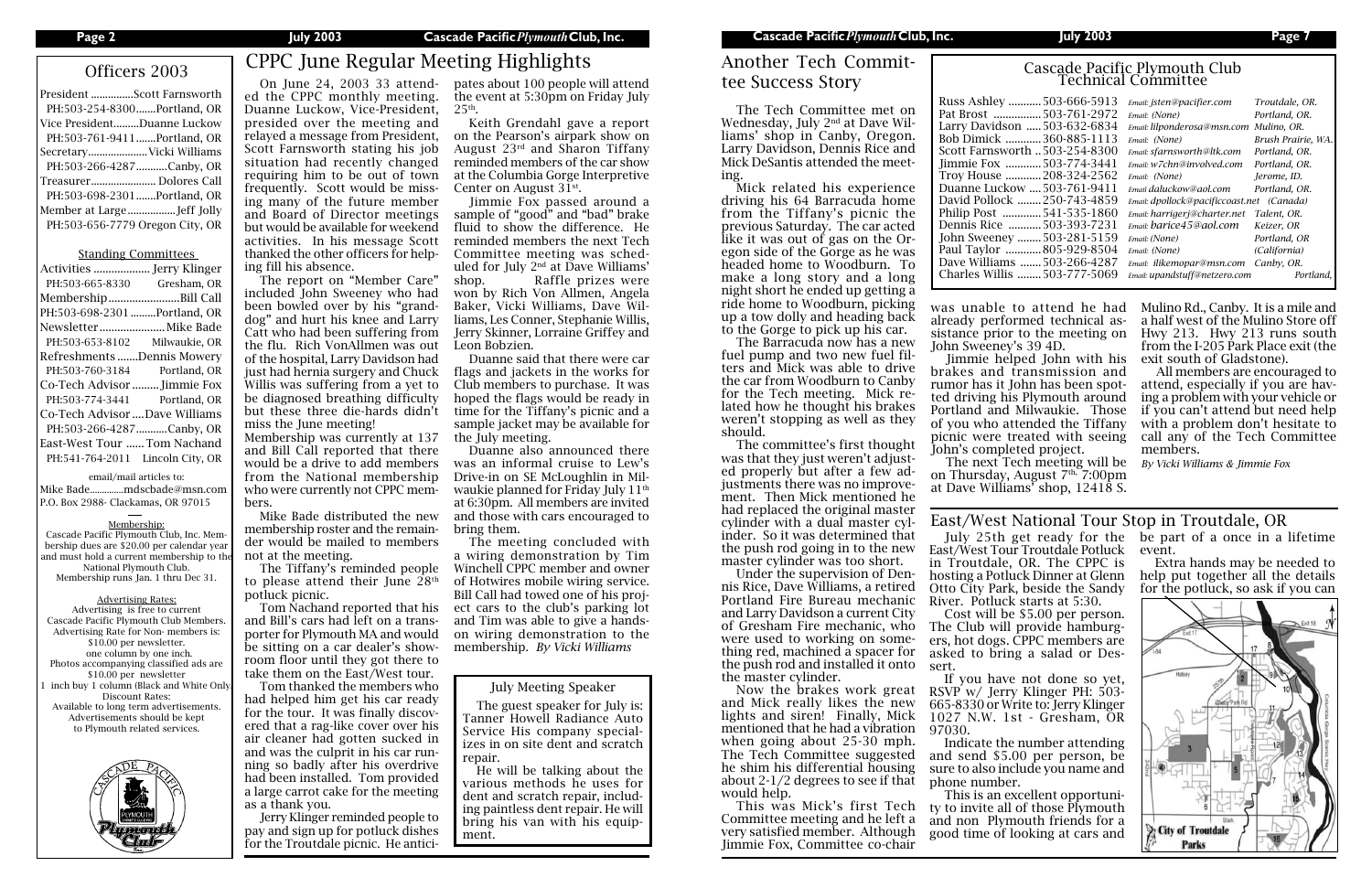## Hot time in the Gorge, June 28<sup>th</sup> Picnic at the Tiffany's in Skamania, WA **June CPPC Meeting The Steering Column**, a message from the President

The Guest speakers for the June CPPC regular member meeting was Tim Winchell, a CPPC member and owner of Hot Wires Auto Electric. Tim operates a mobile service specializing in conversions, repair and modifications for classic and custom automobiles.

There are several companies which do wiring harnesses listed back east in the Hemmings Magazine and one that is fairly close<br>is YnZ's Yesterdays Parts in Redlands, Calf. 909-798-1498.

Tim had several wiring harness- es that he brought to show what is available to the auto restorer, whether you are going to make your car original or make a street rod, there are companies which can make you a wiring harness to suit your needs.

Generally there is some part of a wiring harness that needs to go overhead, so you should plan on doing the wiring before you install your headliner.

If you are going to have turn signals on your car be sure to tell

## **June CPPC Meeting Guest Speaker Recap**

Tim warned that the old wire in classic cars can go bad and build up resistance and does not carry elec- tricity as well. Also they become cracked and can cause electrical

to be one of the hottest days of in a row flapped proudly as the the year yet 25 CPPC members braved the heat and attended a picnic at Allen and Sharon Tiffany's lovely Columbia Gorge home. Ten members drove their old cars about 30 miles from the Airport Road Home Depot.

> shorts.<br>Tim had several styles of battery cables including the original braided wire type. He recommends the bigger the better. He can order the style you need, he just needs to know the length.

The drive east down SR-14 is gorgeous with spectacular views of the Columbia River and the Oregon side of the gorge. There were no mechanical problems along the way.

The highlight at the beginning of the tour was John Sweeney pulling in to Home Depot, laying on his horn, signaling everyone his living room was only full of furniture now! It was John's maiden voyage in his 1939 4D.



cars headed to the Tiffany's.

Be sure to check your ground, a faulty ground can wreck your coil and stop your car.

It was impossible to miss the driveway to the Tiffany's as there was a CPPC t-shirt draped over a chair at the entrance!

Jerry and Peggy Skinner brought their bean bag game that Jerry made and several members had a fun time trying to toss the bean bags into a hole on a slanted board. After several tries and partners Peggy Skinner finally eked out a winning game.

Of course she was playing with a minor (or major if you talk to Sharon Tiffany) handicap after rubbing the deck railing the wrong way! The food was outstanding. Not a single dish was duplicated. The Tiffany's provided fried chicken and beverages. Their artesian spring water

Saturday, June 28, 2003 proved members to purchase. Ten flags was a big hit on the 90+ degree day.

> If you are upgrading your older car's electrical 6 volt system to 12 volt, then you will need to change your field coil in your generator. Voltage converters to change 6 volt systems to 12 volts cost about \$250.00 Tim says it is possible to hide alternators in generator cases

so you can still have the "original'

look.

Tim says 6 volt systems use a heavier gauge wire than the 12 volt systems. to properly carry the current.

When you start to wire your car get a good pair of wire strippers. If you needlessly cut strands of the wires, you will change the capacity of the current.



Tim does not recommend soldering connections, because it makes the wire and insulation brittle. He recommends Shrink Tube or tape. Shrink tube comes in different di- ameters to fit your needs. There is also something called liquid tape, which you brush on and is good for breaks in your wiring.

Tim demonstrated some of his suggestions on one of Bill Call's Plymouths, which Tim is working on for Bill and was brought to the meeting to CPPC members.

Tim has access to vendors to order connectors and hard to

Unfortunately Barbara Rice took in too much of the hot weather and went home ill with heatstroke symtoms. Chuck Willis and Harriet Sweeney had both been under the weather, but diehard members they are, still enjoyed the day.

The Tiffany's said they would like to do it again next year so those of you who missed this year keep it in mind for next.



Tim Winchell brought several wiring harnesses to explain different styles.

Thanks again Allen and Sharon for a great CPPC event. And don't forget, a similar event will be held at Dave and Vicki Williams' home on Saturday, August 16<sup>th</sup>. Practice your bean bag toss! *By Vicki Williams*





Bean Bags any one? Bean Bags any one?



Unfortunately he was recently bowled over by his "granddog" and has a bad knee so his sonin-law and CPPC President Scott Farnsworth was his designated driver.

A new touch this tour was the Club's car flags, hot off the press. Flags were distributed to the cars on the tour and are available for







CPPC Plymouth member cars at Tiffany potluck CPPC Plymouth member cars at Tiffany potluck

quite successful with 33 members in attendance. The sunshine brought out lots of Plymouths. Our guest speaker was Tim Winchell, CPPC member and owner of Hot Wires mobile wiring service. Tim gave a "hands-on" wiring demonstration on one of Bill Call's project cars. Thanks to Bill for the use of his car and to Tim for an interesting presentation. At the July board meeting on the 8th we had a very long agenda and meeting. Preparations were discussed for the upcoming arrival of the East to West Coast to Coast tour. We discussed an informal program for the picnic at Troutdale and for the next evening at the closing banquet in Newport. We also reviewed the agenda for the July membership meeting and discussed various possible fundraisers for the conclusion of the Coast-to-Coast tour. It was decided to prepare tee shirts and Mike Bade presented his design ideas to the board for review. Everyone will be pleased with the creative design that Mike came up with. These shirts will be available at the July membership meeting for CPPC members for \$12 and will be sold at the Troutdale potluck and the closing banquet for \$15 each. A small amount will be given to Mike Bade and his family for producing the shirts and the remainder will

Our June membership meeting was flags for tours. These will be available to CPPC members at \$12 each and we will have some flags available for sale to others at the Troutdale picnic and the closing banquet for \$15 each.

go in to the CPPC treasury. We also discussed cost of the CPPC

> find electrical parts. Give Tim a call or he can bring his service to you. Tim lives in Vancouver, WA and his phone number is 360-882-3030.



I brought my new CPPC coat to the July board meeting and will be bringing it to the July membership meeting with information on prices and ordering the coats. Those present at the board meeting expressed an interest in having two choices for the coats, as the letterman's style coat chosen is quite warm and heavy for summer activities. A catalog will be available at the membership meeting and we will attempt to make a decision on a lighter weight coat at that time.

I am happy to announce that my work commitments are not going to take me out of town as much as I thought when I reported last month. I am attempting to schedule around the CPPC meetings and anticipate making most, if not all, of the remaining meetings this year.

As always, I look forward to hearing from any of you with any suggestions or comments you might have.

Scott Farnsworth 503-254-8300 sfarnsworth@ltk.com



Tim Winchell demonstrating wiring techniques to CPPC Members.